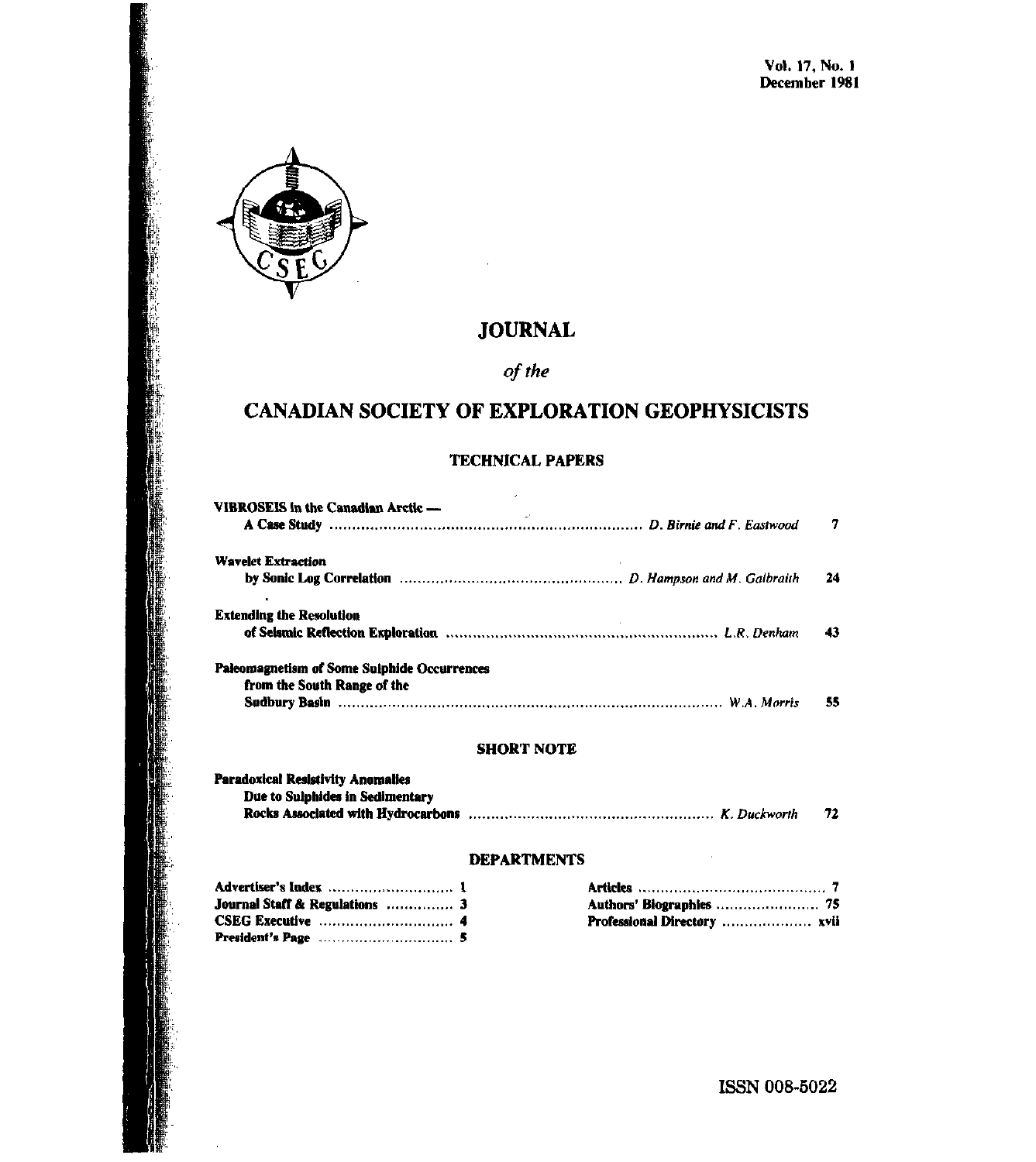## ADVERTISERS' INDEX

| Ace Explosives                       | v      |
|--------------------------------------|--------|
| Allied Supplies                      | vi     |
| APEGGA                               | xxi    |
|                                      | XV     |
| Canadian Petroleum Drilling          | i      |
| Canjay Exploration                   | xxxi   |
|                                      | iii    |
| Carter Mapping                       | xxviii |
| Century Geophysical                  | ii     |
| Compagnie Generale De<br>Geophysique | xiii   |
| Control Data                         | xxii   |
| Digitech Limited  Inside Back Cover  |        |
| Energenics Exploration               | xiii   |
| Gale Resources  Inside Front Cover   |        |
| Geodigit  Outside Back Cover         |        |
| Geomarine Associates<br>Limited      | xxvii  |
| Geophysical Services Inc.            | ix     |
| Geo Space Canada Limited             | vii    |
| Grant Geophysical                    | x      |
| Johnson & Herbert<br>Construction    | xxiii  |
| Kary Data Consultants                | xii    |
|                                      | xxxii  |
| Kirst Exploration                    | xvi    |
| Lundberg & Goodwin                   | v      |
| Mark Products                        | XXV    |

| McMillan Construction                    | xxiii  |
|------------------------------------------|--------|
| Norcana Geophysical                      | xxvii  |
| North Star Geoscience Ltd                | xxxi   |
| Northern Geophysical                     | xxvi   |
| Patterson Grant & Watson<br>Limited      | xxiii  |
| Petroseis Resources<br>International     | xxix   |
| Petty-Ray Geophysical                    | iv     |
| Professional Directory                   | xviii  |
| <b>Pulsonic Geophysical Limited</b>      | viii   |
| Quest Exploration Ltd.                   | xvi    |
| Sefel Geophysical Ltd.                   | xiv    |
| Seiscom Delta United                     | XX     |
| Seismic Data Processors                  | viji   |
| Seismotech 64 Ltd.                       | xxviii |
| Seis-Pro & Consultants Ltd.              | xxvii  |
| Statcom Ltd.                             | xxviii |
| Teknika Resource Development<br>Ltd.     | Xi     |
| Teledyne Exploration                     | xxiv   |
| Veritas Seismic Processors               | xxx    |
| Western Electronic Systems               | xvi    |
| Western Geophysical Company<br>of Canada | V      |
| Western Seismic Exchange                 | xxxi   |

 $\mathbf{1}$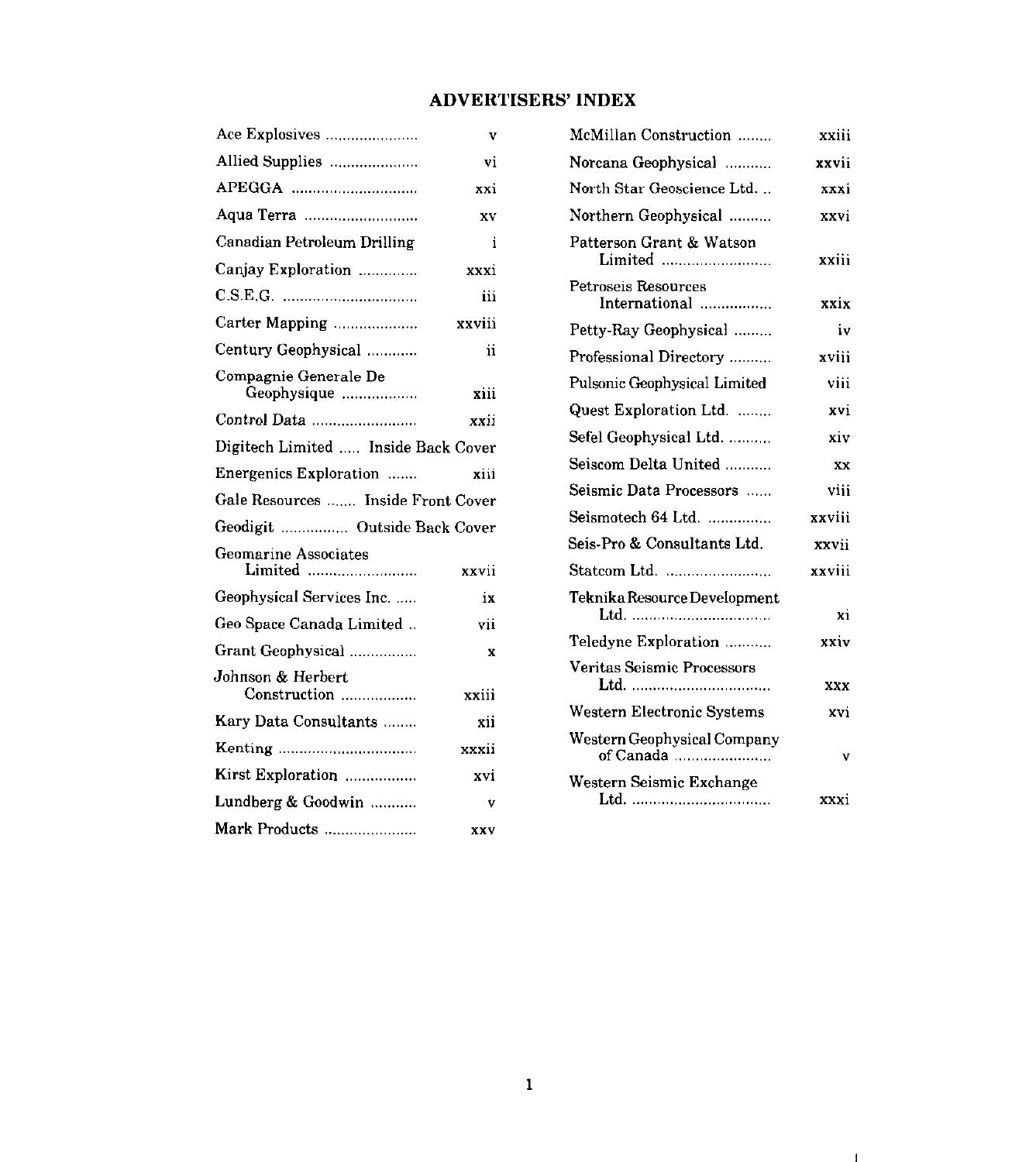

# **JOURNAL OF THE CANADIAN SOCIETY OF EXPLORATION GEOPHYSICISTS**

VOL. 17, No. 1 December, 1981

#### **EDITOR** G.F. MILLINGTON, PETREL CONSULTANTS LTD., #565, 800-6TH AVENUE S.W., CALGARY, ALBERTA T2P 3G3

**BUSINESS EDITOR** 

J.A. CLARKE. TEXACO CANADA RESOURCES LTD., 605-5TH AVENUE S.W., CALGARY, ALBERTA T2P 2P8

PRODUCTION EDITOR J.B. GREIG, #406, 1334-14TH AVENUE S.W., CALGARY, ALBERTA T3C 0W3

#### R. J. Baird Institute of Sedimentary

& Petroleum Geology 3303 - 3rd Street N.W. Calgary, Alberta T2L\_2A7

T. L. Davis Dept. of Geology Univ. of Calgary Calgary, Alberta **T2N 1N4** 

J. C. den Boer Mobil Oil Canada P.O. Box 800 Calgary, Alberta

#### **ASSOCIATE EDITORS**

E. R. Deutsch Dept. of Physics Memorial Univ. of Newfoundland St. John's, Newfoundland A1B 3X7

E. R. Kanasewich Dept. of Physics Univ. of Alberta Edmonton, Alberta **T6G 2J1** 

R. F. Mereu Dept. of Geophysics Univ. of Western Ontario London, Ontario **N6A 5B7** 

D. Rankin Dept. of Physics Univ. of Alberta Edmonton, Alberta **T6G 2J1** 

T. J. Ulrych Dept. of Geophysics Univ. of British Columbia Vancouver, B.C. **V6T 1W5** 

A. Easton Wren Petrel Consultants Ltd. Suite 565, 800 - 6th Avenue S.W. Calgary, Alberta, Canada<br>T2P 3G3

Manuscripts of papers for publication in the Journal should be sent, in triplicate, directly to the Editor. Papers received by the Editor will be deemed property of the C.S.E.G., unless the release of the paper is granted in writing by the Editor.

Instructions for preparation of the manuscript may be found in "Instructions to Authors", Geophysics (Vol. 42, pages 209-211).

Short Notes and discussions of the papers published in the Journal are welcome.

Responsibilities for all statements and scientific opinions made in the papers lie with their authors. Only unpublished material should be submitted for publication. The authors are responsible for clearing their papers for publication in the C.S.E.G. Journal

from any Society or Journal which may have prior publication rights to the manuscripts.

Reprints can be supplied at cost if ordered prior to publication.

Subscription to the Journal are included in the membership dues. Non-members and organizations should direct their enquiries to the Secretary, C.S.E.G.

Advertisements are welcome. Rates may be obtained by writing to the Business Editor, C.S.E.G. Journal.

Previous Issues of Journal are still available. For prices contact the editor.

Claims for non-receipt of Journal should be made within three months of publication.

 $\mathbf{1}$ 

Published by the Canadian Society of Exploration Geophysicists 229, 640 - 5 Avenue S.W. Calgary, Alberta T2P 3G4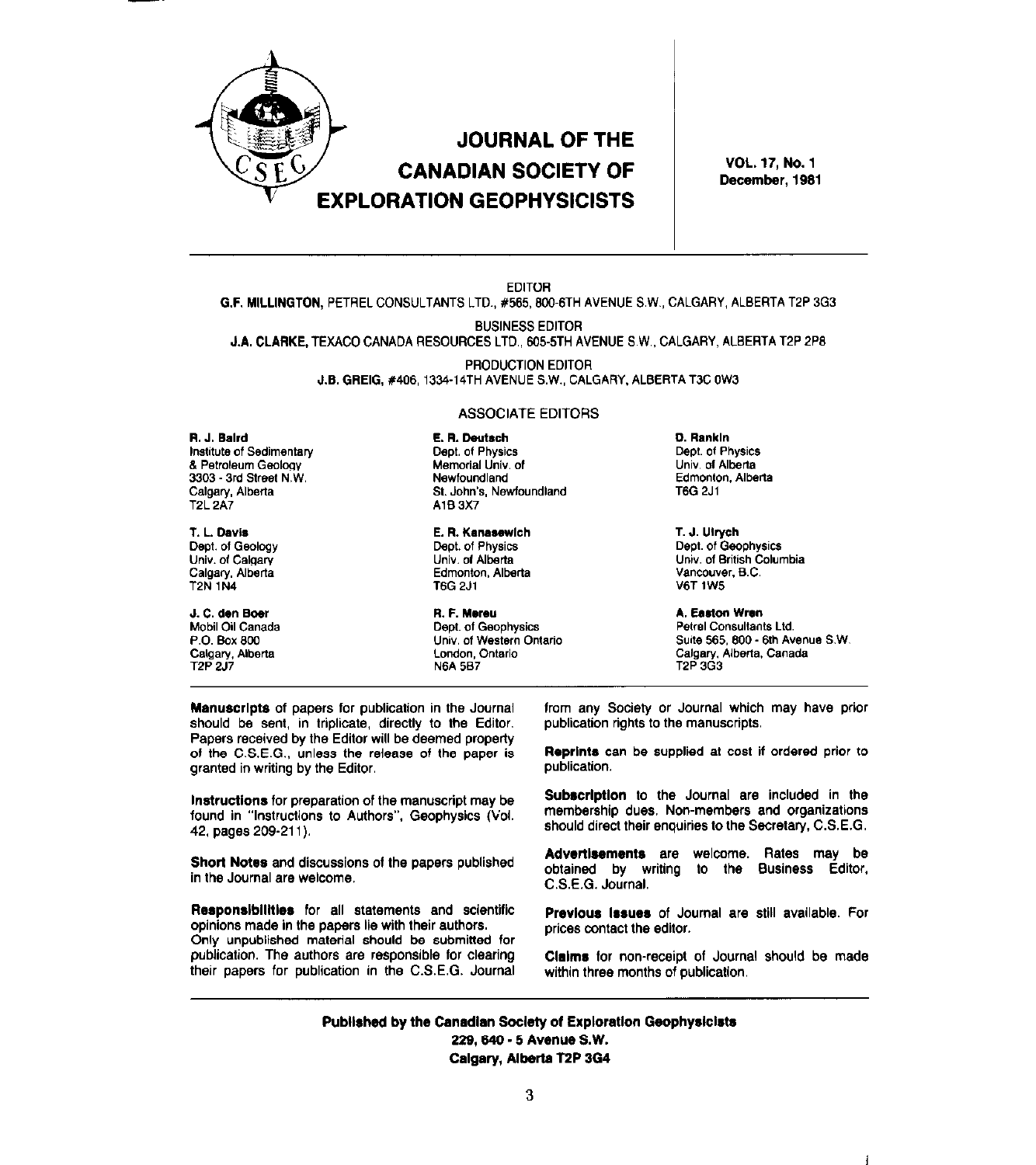# CANADIAN SOCIETY

## OF

### EXPLORATION GEOPHYSICISTS

#### EXECUTIVE COMMITTEE

#### FOR YEAR ENDING FEBRUARY 1982

| President:                             | Duncan Carswell       |
|----------------------------------------|-----------------------|
| <b>First Vice-President:</b>           | A.A. (Valerie) Thomas |
| Second Vice-President: Neil Rutherford |                       |
| Secretary:                             | Barry Korchinski      |
| Treasurer:                             | Ian Baker             |
| <b>Business Manager:</b>               | Rick Toller           |
| Journal Editor:                        | Graham F. Millington  |
| Recorder Editor:                       | Gordon Bryant         |